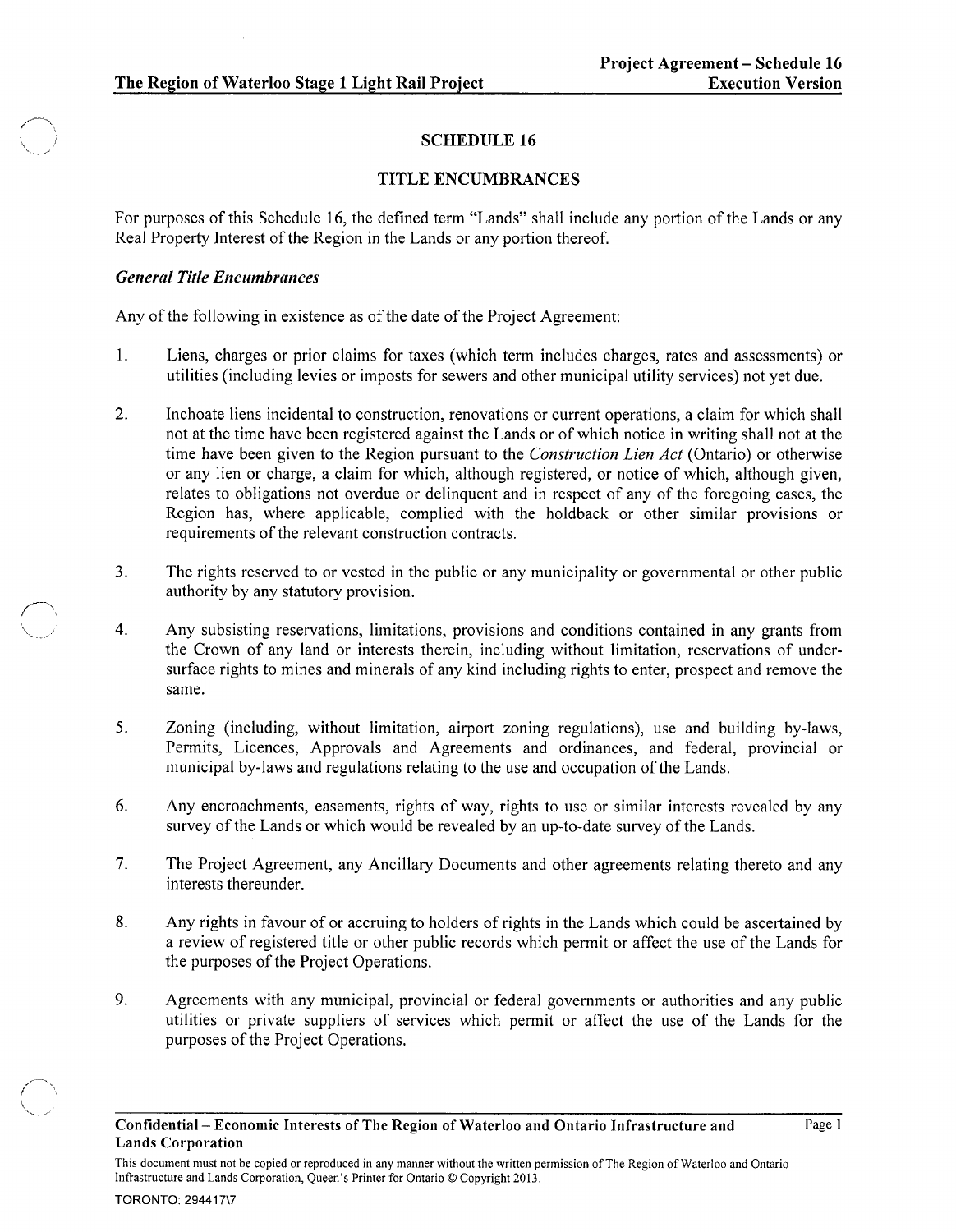- 10. Unregistered agreements, authorizations, consents, postponements, subordinations, licences or instruments entered into which permit or affect the use of the Lands for the purposes of the Project Operations.
- 11. Easements, rights of way, rights to use, restrictions, restrictive covenants and similar rights in real property or any interest therein which permit or affect the use of the Lands for the purposes of the Project Operations.
- 12. Minor imperfections of title.
- 13. Statutory exceptions to title and any rights reserved to or vested in any person by any statutory provision.
- 14. The right of any prior owner, occupant or tenant of any portion of the Lands or any properties adjacent to the Lands to occupy any portion of the Lands or to maintain or remove buildings, fixed machinery, equipment, fittings or other fixtures located on such portion of the Lands.
- 15. The rights of any person entitled to any portion of the Lands through length of adverse possession or prescription.

Title Encumbrances shall also include any Encumbrances or other matters described in paragraphs 5, 6, 8- 10, 11, 12, 14 and 15 above, which arise after the date of the Project Agreement, in each case, provided that they permit or affect the use of the Lands for the purposes of the Project Operations.

Title Encumbrances shall also include any Encumbrances or other matters described in paragraphs 1- 15 above which arise after the date of the Project Agreement.

#### *Specific Title Encumbrances*

- 1. All Encumbrances relating to the title to the Lands disclosed or noted on the land titles office parcel registers or abstract indices for the Lands from time to time, including those Encumbrances included in the Background Information as of the date of the Project Agreement and including those Encumbrances referred to in the legal descriptions for the Lands available in the applicable land titles office, in each case as assigned, amended, extended, supplemented, substituted and replaced from time to time as well as those General Title Encumbrances identified above in paragraphs 8,9, 10 and 11 (the "Specific Title Encumbrances"). Notwithstanding the preceding sentence, any Encumbrances referred to in that sentence which are registered after the date of the Project Agreement will not be Title Encumbrances if they:
	- (a) do not permit or affect the use of the Lands for the purposes of the Project Operations;
	- (b) have not been consented to by the Region; or
	- (c) are Encumbrances which Project Co is obliged to remove, vacate or discharge under the Project Agreement.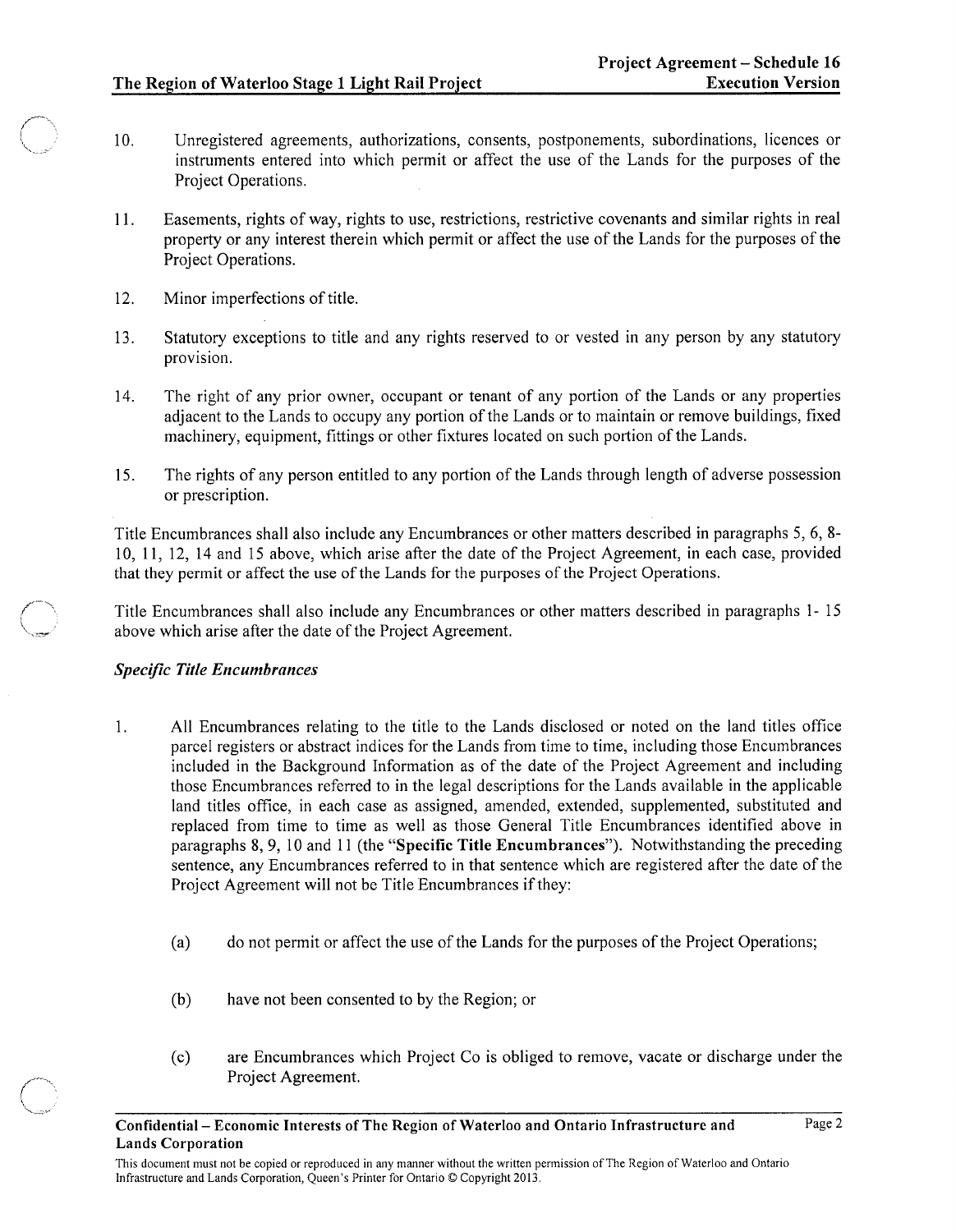2. In addition to the information referred to above, Project Co must observe, perform and comply with the commercial obligations set out below which are the current obligations of the Region under various agreements to which the Region will be signatory either at or following Financial Close and which may impact access to and the use of the Non-Region Owned Lands for the Project Operations. The Region represents and warrants, to the best of its knowledge, all of the Design and Construction Requirements relating to the Specific Encumbrances that are currently known have been provided in the Output Specifications, the Current Forms or set out herein.

With respect to those obligations forming the whole or part of a Specific Title Encumbrance specifically outlined in this Schedule 16 as being the responsibility of Project Co (such obligations, "Specific Encumbrances"), Project Co will observe, comply with in all material respects and perform the obligations, terms and conditions under all of the Specific Encumbrances, and be liable for the liabilities under all of the Specific Encumbrances, as if Project Co were a party to or bound by the Specific Encumbrances in place of the Region. Following finalization of the agreements constituting the Specific Title Encumbrances and finalization of the parts thereof representing Specific Encumbrances, the Region will develop communication, implementation and interface protocols with Project Co and the counterparties to the Specific Title Encumbrances, satisfactory to Project Co acting reasonably to facilitate performance and compliance with those obligations representing the Specific Encumbrances which are to be passed down and performed by Project Co, and those obligations under the Specific Title Encumbrances which are to be retained by the Region. The Region shall use reasonable commercial efforts to ensure that such counterparties comply with the relevant communication, implementation and interface protocols. Project Co acknowledges that the Specific Title Encumbrances currently in the process of negotiation with third parties (the "Current Forms", copies of which have been provided to proponents as of November 22,2013) may have Specific Encumbrance obligations, terms, conditions and liabilities in their negotiated and finalized form that differ from those obligations, terms, conditions and liabilities set out in this Schedule 16 or the Current Forms referred to herein. Where the negotiated and finalized form of a Specific Title Encumbrance contains Specific Encumbrance obligations, terms, conditions and liabilities that are materially more burdensome on Project Co or more beneficial to Project Co than those provided in this Schedule 16 or the Current Forms referred to herein, shall, subject to and in accordance with Schedule  $22 - \text{Variation}$  Procedure, result in a Variation.

The Current Forms of the Specific Title Encumbrances or summaries of the Specific Encumbrances are being made available or provided to Project Co for review and information purposes. The Region has identified herein those parts of the Specific Title Encumbrances which are being specifically passed down to Project Co as part of the Specific Encumbrances for observance and performance, but Project Co is also expected to read and take account of the other parts of the Specific Title Encumbrances not expressly identified as Specific Encumbrances, the responsibility for which in the first instance is being retained by the Region. Further, Project Co is obligated to not do or omit to do, and not cause or permit to be done or omitted by any Project Co Party or other person for whom Project Co is in law responsible, anything on or with respect to the Project or any part thereof or any improvements thereon that would cause the Region to be in breach under any of the Specific Title Encumbrances (a "Project Co Act"). In the event that a Project Co Act causes the Region to be in default under any of the Specific Title Encumbrances, Project Co shall be responsible for any such termination event or the consequences of any such

### Confidential – Economic Interests of The Region of Waterloo and Ontario Infrastructure and Page 3 Lands Corporation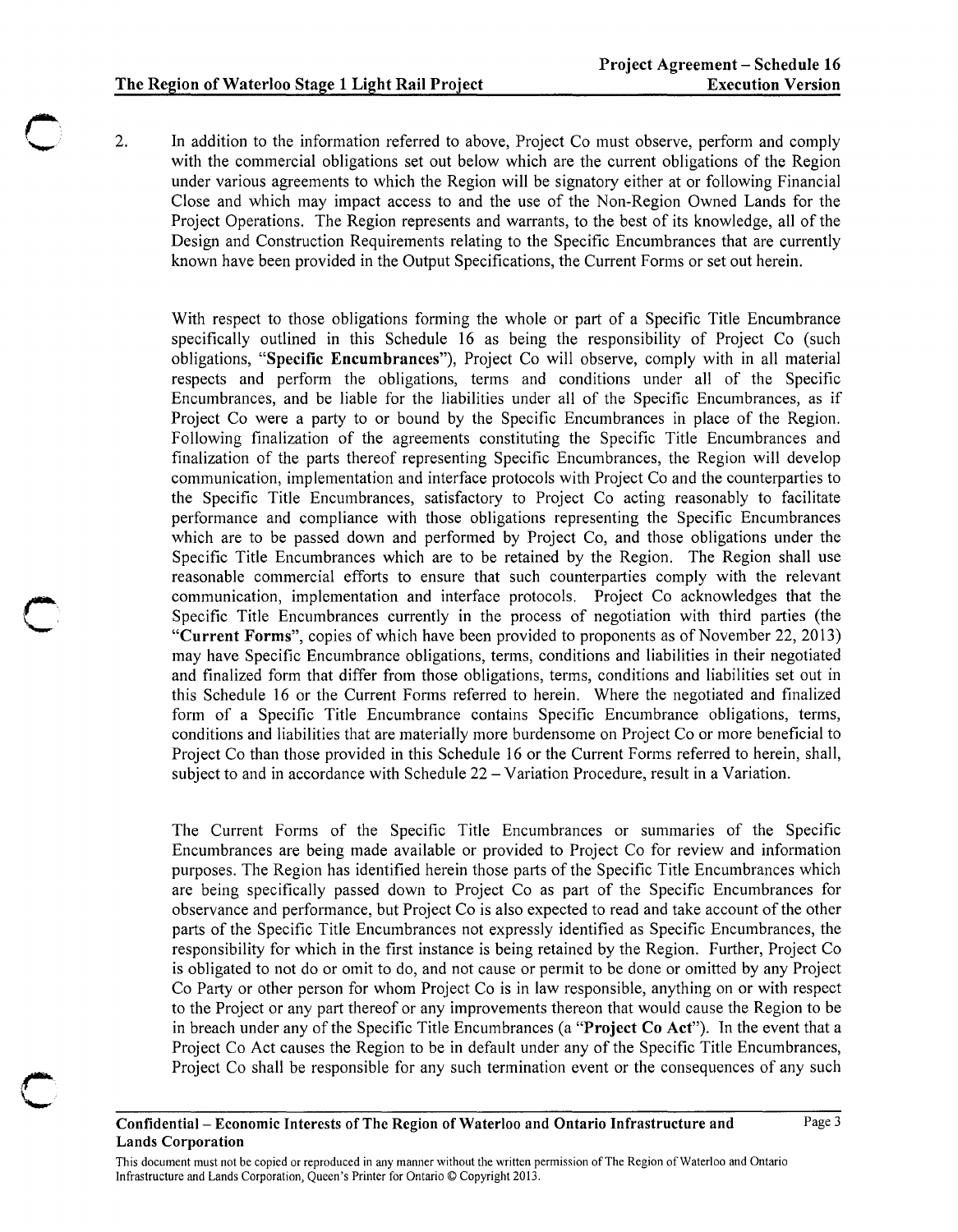event. In any such termination event or respect of the consequences of any such termination event, wherever terms such as "Region" or "Transferee" or "RMW" or "Purchaser", as the case may be, is used in the various agreements outlined herein, the reference shall be deemed to be a reference to "Project Co".

In addition, in connection with any indemnification obligations under the Encumbrances (including, with respect to environmental matters), the Region may seek indemnification from Project Co in accordance with Section 56 of the Project Agreement.

- (a) Waterloo Spur The Lands which contain the Waterloo Spur line are owned by the Region and are subject to a Running Rights Agreement with CN to permit freight movements on behalf of Chemtura Canada Co. and CCC Sulphur Products, both located in Elmira, and several other less frequent shippers. The portion of the railway line required for the Project is situated between Waterloo Town Square and Northfield Drive. The details of the times of these movements have been provided in the Output Specifications. Brief summaries of the main agreements relating to the Waterloo Spur follow. Project Co will be required to interface directly with CN, GEXR and/or individual shippers on the freight line where required, and to coordinate and manage the Design and Construction Works within the restrictions imposed by the agreements relating to the Waterloo Spur.
	- (i) Agreement with Southern Ontario Locomotive Restoration Society - This nonprofit volunteer operated corporation operates a tourist train service on the Waterloo Spur. Rights have been granted to permit the continuance of its operations until July 1,2014. The non-profit has requested that it be able to use existing switches and track located in front of the station currently owned by the City of Waterloo and relocate this material to a location planned north of Northfield Drive in the City of Waterloo. Regional Council will consider this request in November of 2013 and, if granted, the removal and salvage of these materials would not be included in the Design and Construction Works. There is no formal agreement relating to this matter beyond June 1, 2014. Any use of the Waterloo Spur by this non-profit beyond June 1, 2014 will not adversely impact the Design and Construction Works and any use of existing rail materials would be subject to further agreement of Regional Council.
	- (ii) Running Rights Agreement with Canadian National Railway - Goderich and Exeter Railway ("GEXR"), under contract to CN, currently operates 4-5x weekly freight service on the Waterloo Spur corridor serving shippers located in the Town of Elmira. Negotiations are underway to limit these shipments to between 11 :00 pm and 7:00 am four times weekly to accommodate Design and Construction Works within the Waterloo Spur. The existing agreement expires in December of 2016 and negotiations are under way with a target of completing a revised agreement for continuance of freight within the corridor beyond 2016. The renewal agreement will contain terms and conditions governing the joint operation of freight traffic and Project Operations within the corridor.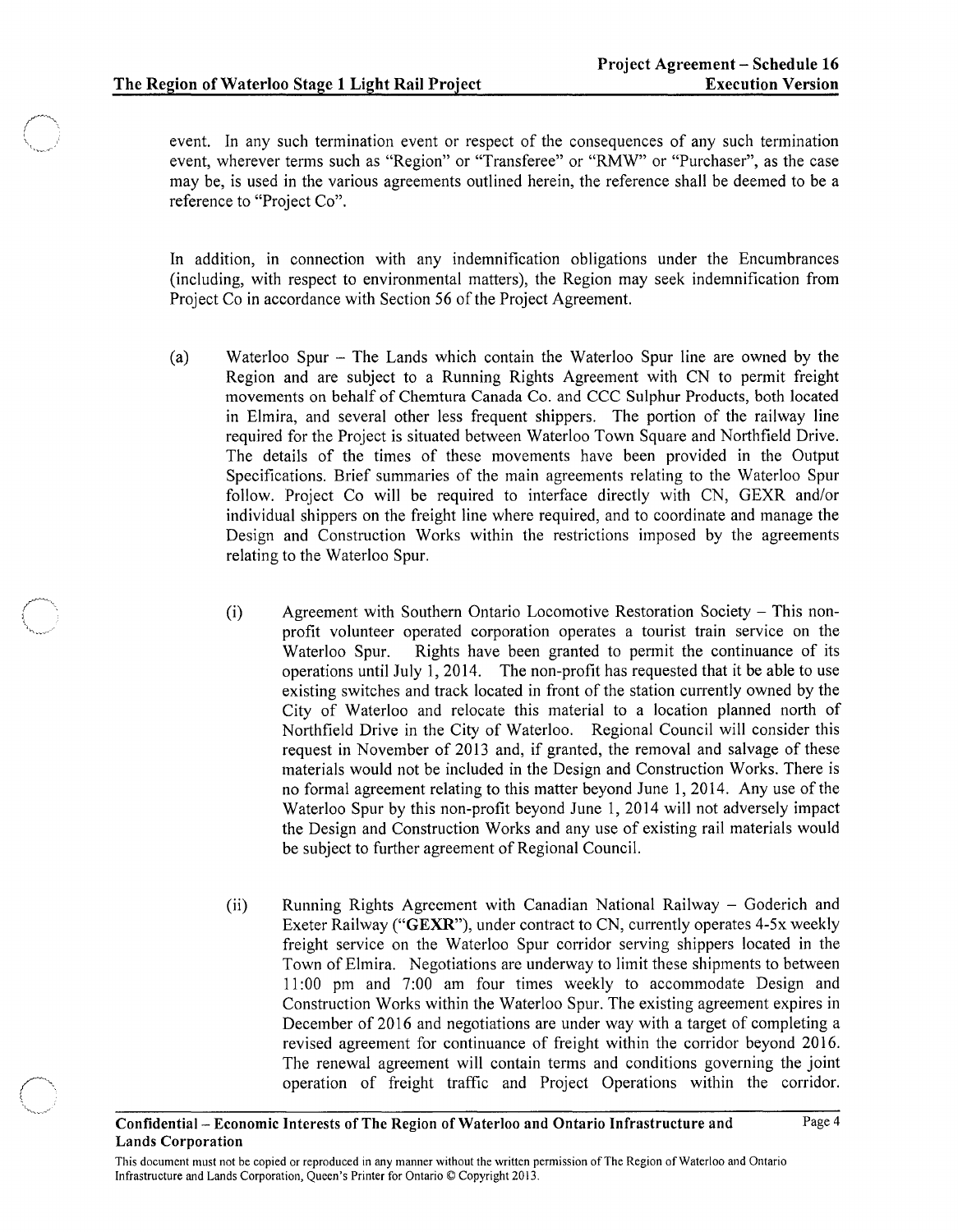Maintenance of the Waterloo Spur for that portion used for System (between milepost 1.78 and 4.78) shall be the responsibility of Project Co while maintenance of the corridor outside of this area will be the responsibility of CN. All permits and approvals required for construction within the corridor, as well as all design and construction activities shall be the responsibility of Project Co. The operational use of the shared portion of the Waterloo Spur shall be in accordance with a joint memorandum of understanding between the Region and CN, the details of which are set out in the "Pre-Final Draft Plan for Joint LRT and Freight Operations on the Waterloo Spur" disclosed in the Output Specifications. Project Co will be responsible for observing, complying with and performing the obligations of the Region thereunder. The current Freight Rights Agreement dated December 6, 2001 expiring in will be superseded by a new freight rights agreement currently being negotiated by the Region and CN, which agreement will be made available to Project Co once completed.

- (iii) Encroachment Agreements with Third Parties-The Region has entered into encroachment agreements with numerous third parties having infrastructure (buried and aerial) within the Waterloo Spur. These agreements require the third parties to relocate this infrastructure, at their expense, typically upon 180 days notice. All third parties have been given notice of the possibility that they may be required to relocate their infrastructure, and these activities and the scheduling and implementation thereof will be coordinated between the Region and Project Co as design development, construction programming and schedule of the Design and Construction Works progresses and is refined.
- (b) Huron Spur- A portion of the Huron Spur corridor to permit the Project Operations from Borden Avenue to Hayward Avenue in the City of Kitchener is being purchased by the Region from CN, with acquisition expected to be completed by the first quarter of 2014. Brief summaries of the main agreements relating to the Huron Spur follow. Project Co will be required to interface directly with CN and GEXR where required, and to coordinate and manage the Design and Construction Works within the restrictions imposed by the agreements relating to the Huron Spur.
	- (i) Agreement of Purchase and Sale- The purchase agreement will include a definitive legal description of the lands to be purchased, and although draft reference plans have been prepared, they have not been finalized or deposited. The lands are being acquired in an "as is" condition. Pursuant to the purchase agreement, the Region will be purchasing a section of the current freight corridor from CN in fee simple subject to a number of easements reserved by CN which will (i) permit CN and GEXR to access the lands to continue freight operations and perform maintenance and repair of the freight tracks and rail infrastructure in on the lands until the existing single freight line is relocated to the CN retained lands within the western portion of the corridor, which relocation is part of the Design ad Construction Works to be undertaken by Project Co, (ii) permit CN and GEXR access to the lands to remove rail improvements, salvaged materials and communications improvements in the event that these activities are not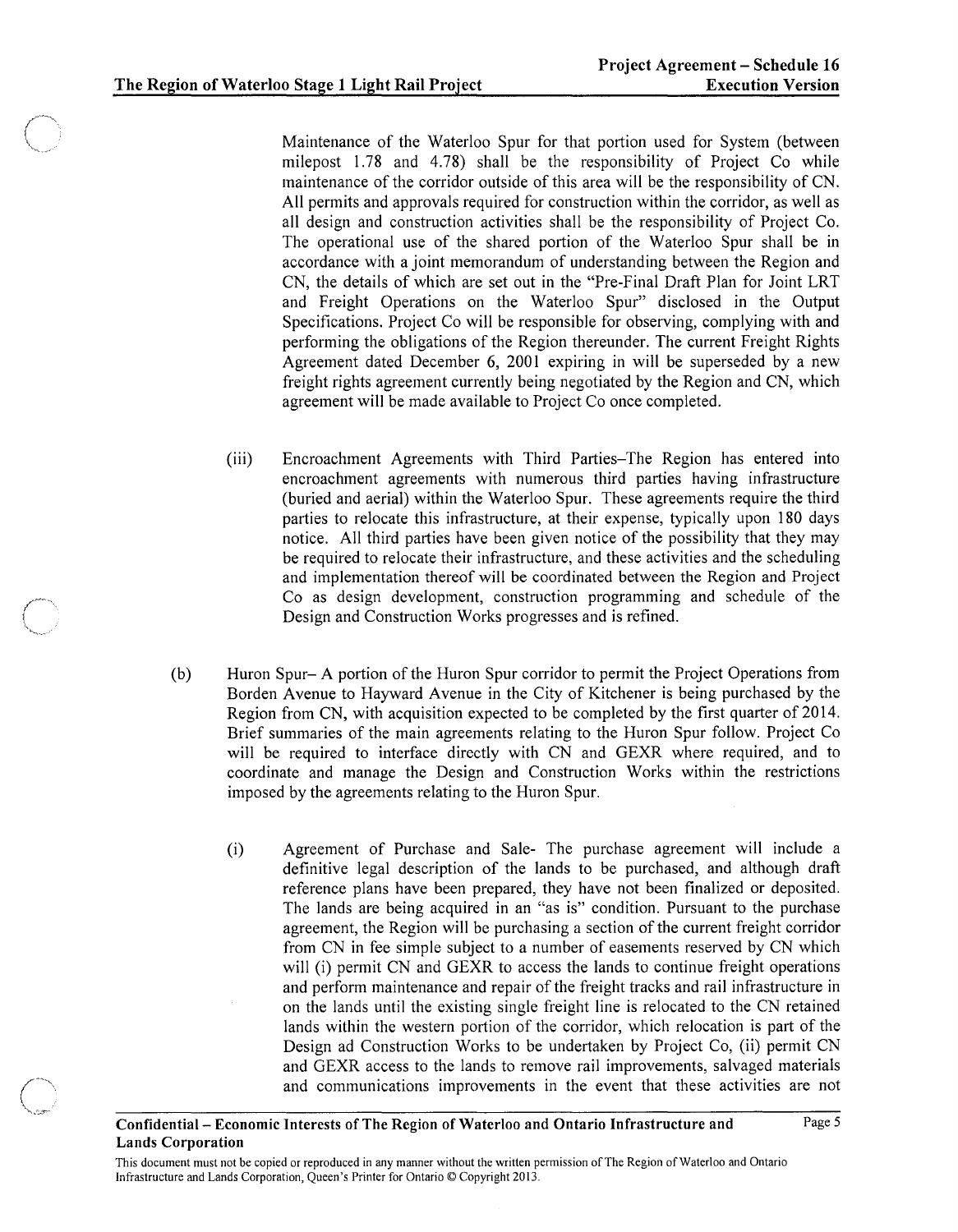properly performed or coordinated by Project Co, (iii) require the securing of all permits and authorizations to permit the relocation of the freight track and the operation of the freight track in the new location, all of which is to form part of the Design and Construction Works to be performed by Project Co.

- (ii) 360 Networks/bell Fibre Optic Cable-There is currently an encroachment agreement in favour of 360 Networks/BelI Canada relating to a fibre optic cable located within the lands to be purchased from CN, and it is anticipated that this fibre optic cable will be relocated to the CN retained lands. These activities and the scheduling and implementation thereof will be coordinated between the Region and Project Co as design development, construction programming and schedule of the Design and Construction Works progresses and is refined.
- (iii) Rail Relocation Agreement - This agreement contains the terms and conditions by which the Region, and therefore Project Co, must relocate the existing CN track to the western part of the corridor, including terms and conditions governing erection of fences, approvals, warranty, environmental and road crossing design and construction. This agreement has not been included as part of the Background Information. Project Co will be responsible for the following obligations under the Rail Relocation Agreement:
	- (A) Project Co will be responsible for keeping CN/GEXR apprised of all written communications sent and received by Project Co throughout the process of obtaining necessary approvals to complete the Relocation Work. Project Co will, furthermore, be responsible to provide CN/GEXR any engineering and construction drawings, designs, maps, reports, studies, information and documents that CN/GEXR may require in respect of the Relocation Work, including any environmental assessments and reports that may be required by any regulatory body with form and content acceptable to CN/GEXR and/or to comply with applicable Acts, regulations or rules. CN/GEXR shall be entitled to monitor and inspect the Relocation Work and shall be afforded access to the work site and personnel for this purpose. For clarity, monitoring and/or inspection by CN/GEXR shall not limit the liability and obligations of Project Co pursuant to the Project Agreement or otherwise. Project Co shall provide regular written reports to CN/GEXR on the status and progress of the Design and Construction Works as are relevant to the work performed under the Rail Relocation Agreement;
	- (B) The Rail Relocation Agreement provides for a two year warranty from the final completion of the Relocation Work;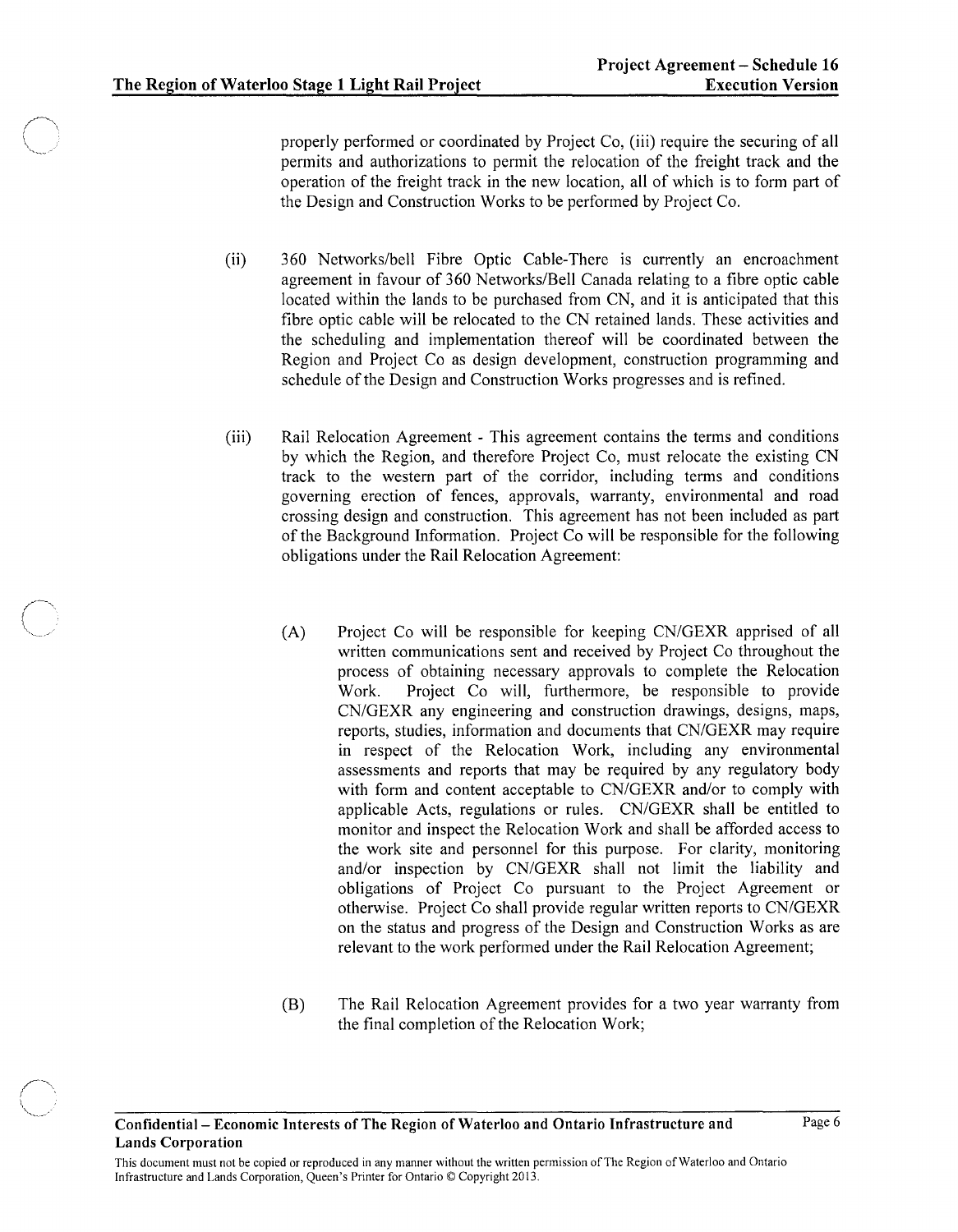- (C) The Rail Relocation Agreement contains strict scheduling and construction standards and requirements to avoid interruption of freight traffic that must be observed by Project Co as part of the performance of the Design and Construction Works. The agreement also provides for the payment of liquidated damages (\$171.30 per fifteen minute period of delay) applicable to construction related freight delays. These liquidated damages are specified in set forth in Article 18.10 of Schedule 15-2 - Design and Construction Requirements of the Output Specifications;
- (D) Project Co will be required to comply with railway requirements for health and safety while conducting the Relocation Work. Safety assessments for all road crossings will be the responsibility of Project Co;
- (E) GEXR will be performing certain work as it affects their existing infrastructure and operations. Project Co will be required to coordinate these activities within the Works Schedule; and
- (F) Completion of the Relocation Work must be completed to prior to the discontinuance of use of the existing track and commencement of construction of the Design and Construction Works for the System on the Huron Spur lands.
- (c) Grant of Easement from Province of Ontario (Ontario Infrastructure and Lands Corporation) to permit use of hydro corridor- The form of hydro corridor easement offered by Her Majesty the Queen in right of Ontario by its Minister of Infrastructure as represented by the Ontario Infrastructure and Lands Corporation by separate Grant of Easement for each of (a) light rail transit construction/operation/maintenance commencing at the junction of the hydro corridor and Courtland Avenue and tenninating adjacent to Fairview Park Mall, in the City of Kitchener; and (b) a retaining wall contemplated on the north side of the hydro corridor adjacent to Fairview Park Mall form part of the Background Information. These easements are not exclusive and are subject to such further and other rights or entitlements granted by the Province of Ontario within the easement corridor. Any required road crossings within the hydro corridor (for example, Wilson Avenue in the City of Kitchener) will be subject to the completion of an agreement permitting access and construction of the crossing by the road authority (the City of Kitchener). The Region acknowledges that the easements provide for an option for the Province to terminate the easements and require the removal of the infrastructure that has been installed on these lands, and provided that such termination is not caused by a Project Co Act, the Region will be accepting the risk associated therewith. Project Co will be responsible for the following provisions pertaining to each of the easements:
	- (i) Paragraph 10;

Confidential- Economic Interests of The Region of Waterloo and Ontario Infrastructure and Page 7 Lands Corporation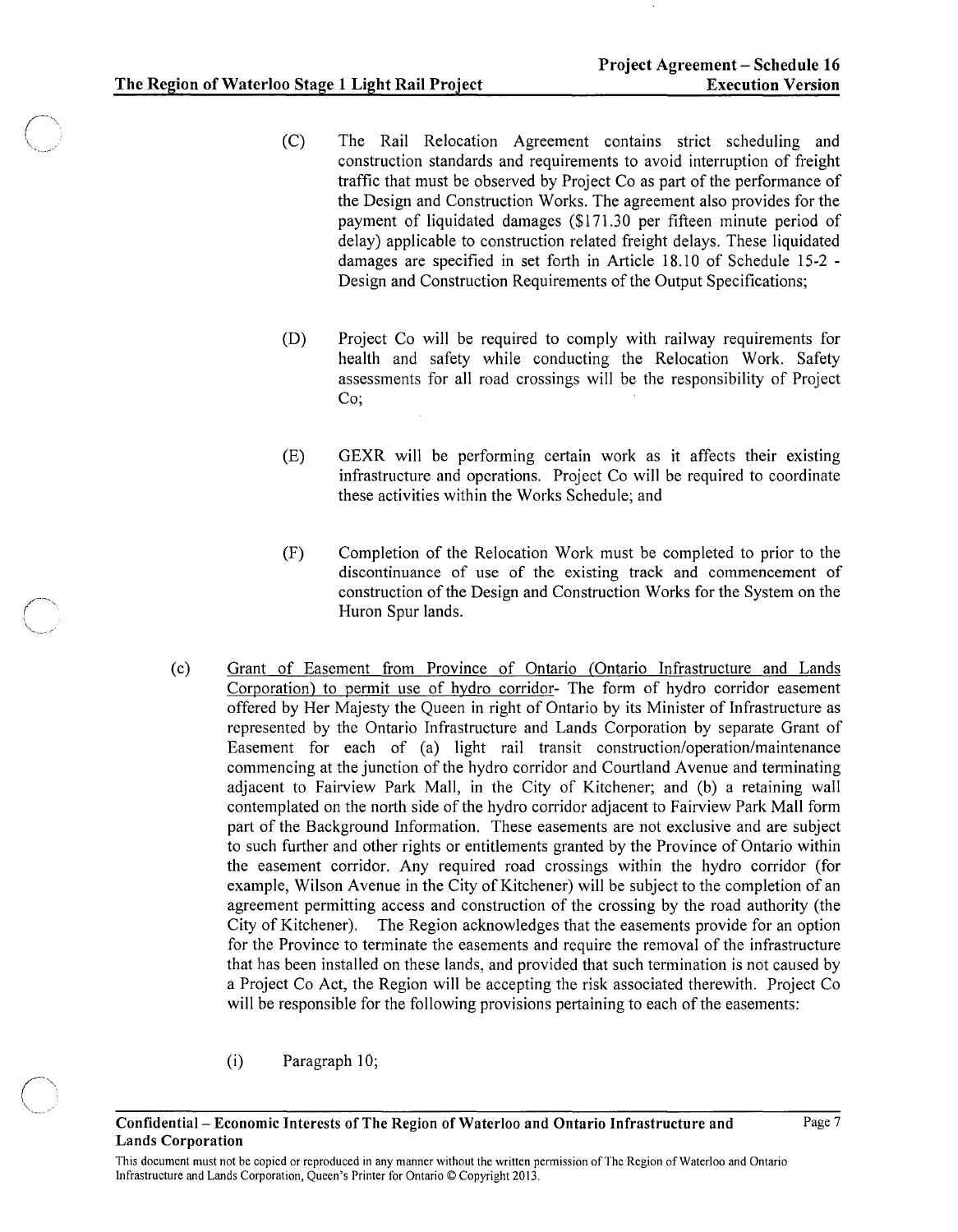- (ii) Paragraph 14;
- (iii) Paragraph 15;
- (iv) Paragraph 17;
- (v) Paragraph 18;
- (vi) Paragraph 19;
- (vii) Paragraph 20;
- (viii) Paragraph 23;
- (ix) Paragraph 24;
- (x) Paragraph 26;
- (xi) Paragraph 28; and
- (xii) Paragraph 31.
- (d) Agreement with Province of Ontario to permit construction of LRT beneath Highway 7/8 ("Conestoga Parkway") - The area where the King's Highway Number 7/8 intersects the Huron Park Spur rail corridor is under the ownership of Her Majesty the Queen in right of Ontario, represented by the Minister of Transportation of the Province of Ontario ("MTO"). This agreement is currently in draft form and has been included in the Background Information. It is expected that the Region and MTO will be commencing discussions and negotiations in connection with the content of this agreement in December of 2013. The Region anticipates that the negotiated final form of agreement will be not more onerous than the form of agreement attached hereto. Project Co will be responsible for the following provisions with respect to the agreement:
	- (i) Paragraph 2.1;
	- (ii) Paragraph 2.2 (limited to subparagraphs  $(a)$ ,  $(b)$  and  $(c)$ );

This document must not be copied or reproduced in any manner without the written permission of The Region of Waterloo and Ontario Infrastructure and Lands Corporation, Queen's Printer for Ontario © Copyright 2013.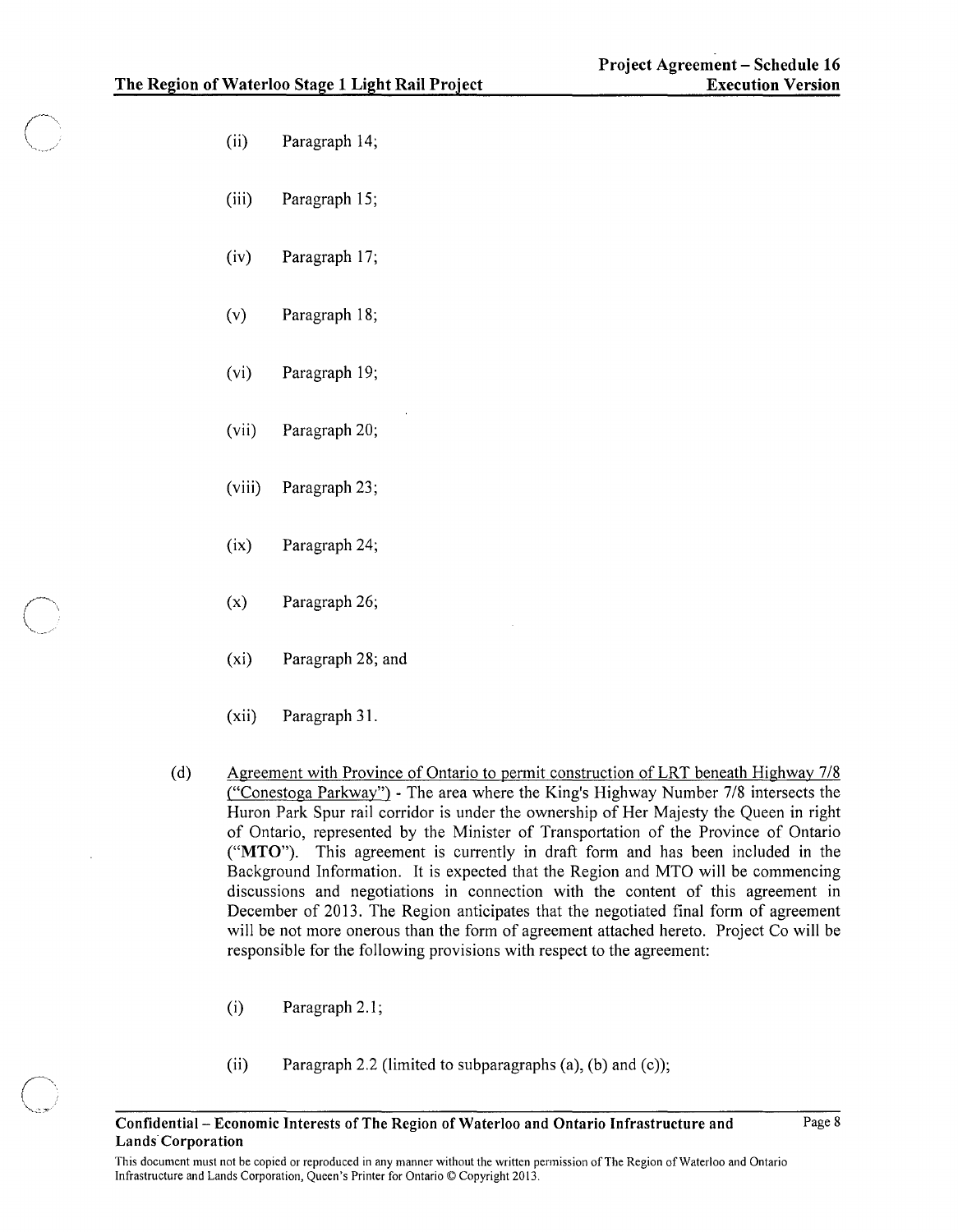- (iii) Paragraph 2.3;
- (iv) Paragraph 3.1;
- (v) Paragraph 5.3;
- (vi) Paragraph 5.4;
- (vii) Paragraph 7.1;
- (viii) Paragraph 7.2;
- (ix) Paragraph 7.2;
- (x) Paragraph 8.6;
- (xi) Paragraph 9.1;
- (xii) Paragraph 9.2; and
- (xiii) Paragraph 11.2.
- (e) The area where the King's Highway Number 85 intersects Northfield Drive West, in the City of Waterloo is under the ownership of Her Majesty the Queen in right of Ontario, represented by MTO. This agreement is currently in draft form and has been included in the Background Information. A similar agreement will be required for the operation and maintenance of light rail transit within the MTO right of way that intersects the Huron Park Spur. Project Co will have the equivalent responsibilities thereunder. It is expected that the Region and MTO will be commencing discussions and negotiations in connection with the content of this agreement in December of 2013. Project Co will be responsible for the following provisions with respect to the agreement:
	- (i) Paragraph 3.l;
	- (ii) Paragraph 3.2;

This document must not be copied or reproduced in any manner without the written permission of The Region of Waterloo and Ontario Infrastructure and Lands Corporation, Queen's Printer for Ontario © Copyright 2013.